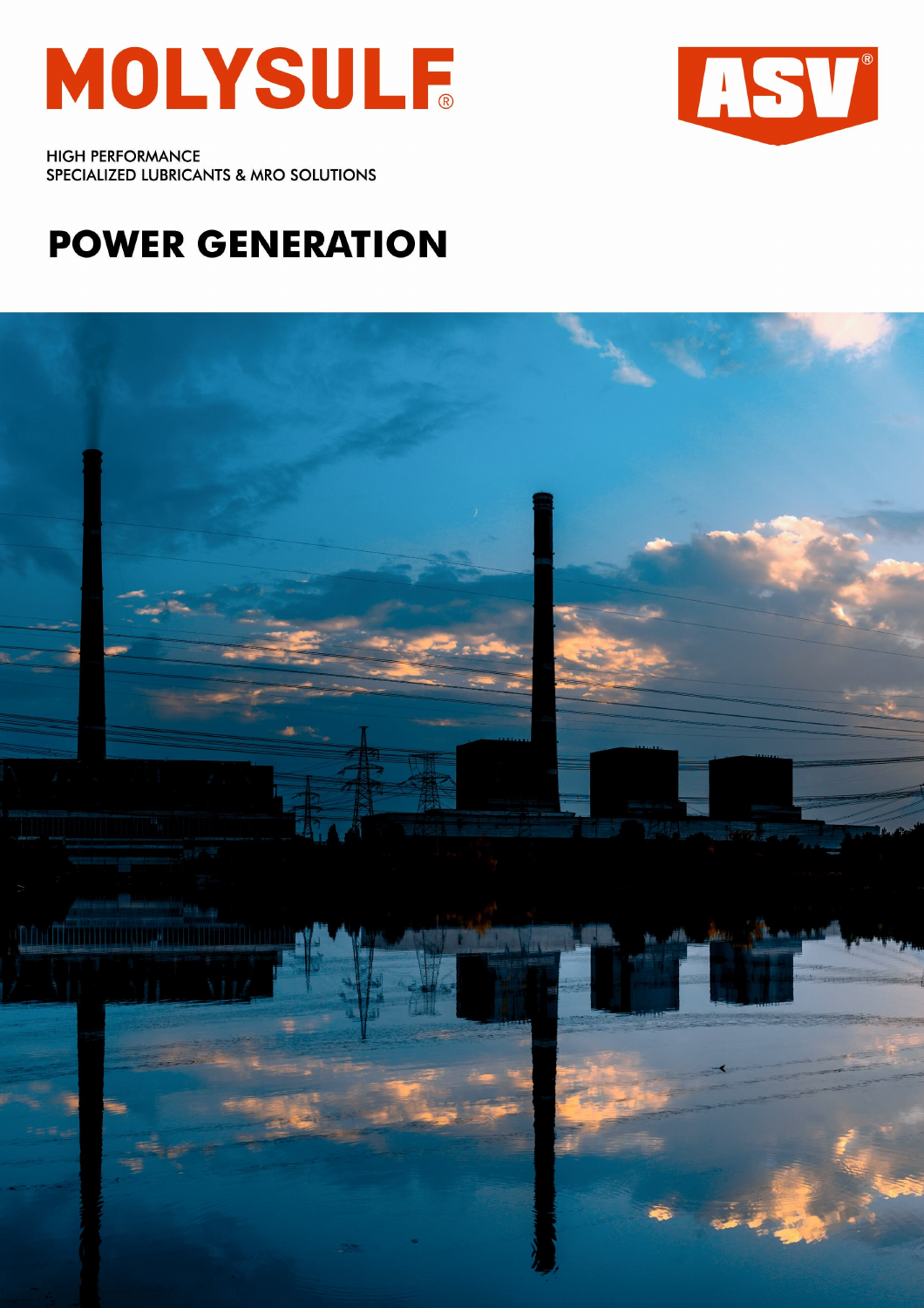

### SPECIALIZED LUBRICANTS



## **MOLYSULF**

|                       | <b>APPLICATION / EQUIPMENT</b>                                 | ASV RECOMMENDED SOLUTION  |
|-----------------------|----------------------------------------------------------------|---------------------------|
| <b>AIR PREHEATERS</b> | FD & EXHAUST FAN BEARINGS                                      | MT 25 GREASE              |
|                       | MAIN DRIVE GEARBOX BEARINGS, LUBE OIL PUMP BEARING             | ML 150 GREASE             |
| <b>TURBINE</b>        | PARTING LINE; NUTS, BOLTS                                      | <b>ASTC PASTE</b>         |
| SUPERHEATED TURBINE   | PARTING LINE; NUTS, BOLTS, EXOTIC ALLOYS                       | A 120 PASTE / A 130 PASTE |
|                       | <b>BLADE ROOT &amp; HUB AREA</b>                               | A 120 PASTE               |
|                       | <b>COVER FIXING AREA</b>                                       | <b>V POWDER</b>           |
|                       | KEWAYS, PRESSFITS, SLEEVES                                     | <b>RG PASTE</b>           |
|                       | VALVES - ISOLATING, STEAM TRAP, MAIN / REHEAT CONTROL          | DF 8221 SPRAY             |
|                       | HP / IP / LP CONTROL & BYEPASS VALVES; STUDS & SPINDLES        | A 120 PASTE               |
|                       | <b>STEAM LINKAGES</b>                                          | V POWDER / RU PASTE       |
|                       | <b>GENERATOR EXCITER / BB COUPLING</b>                         | 644 M GREASE              |
| <b>BOILER</b>         | NUTS, BOLTS, ALL THREADED CONNECTIONS                          | <b>ASTC PASTE</b>         |
|                       | <b>ID FAN BEARING</b>                                          | <b>BRB 2EP GREASE</b>     |
|                       | ID FAN BLADE CHANGE ANGLE MECHANISM                            | DF 8221 SPRAY             |
|                       | <b>VALVE STEMS, SPINDLES</b>                                   | DF 8221 SPRAY             |
|                       | <b>GLAND PACKINGS IN STEAM ZONES</b>                           | V POWDER                  |
|                       | BURNER TILT MECHANISM / FUEL FIRING NOZZLE / PIN ASSEMBLY      | DF 8221 SPRAY             |
|                       | SOOT BLOWER ELEMENTS, INNER & OUTER SEALS; PRETREATMENT        | V POWDER                  |
|                       | PRECIPITATOR GEAR DRIVE TEETH; PRETREATMENT                    | <b>RG PASTE</b>           |
|                       | WATER SOFTENER VALVES                                          | <b>RG PASTE</b>           |
|                       | <b>FEED PUMP BEARING</b>                                       | MT 25 GREASE              |
|                       | STEAM DRAIN CONTROL VALVE                                      | 1000 HVG GREASE           |
|                       | OIL SEALS, O-RINGS, GASKETS                                    | 1000 HVG GREASE           |
|                       | WATER INTAKE FILTERING SCREEN PUMP BEARINGS                    | LL 102 GREASE             |
| ASH HANDLING SYSTEM   | NUTS, BOLTS, ALL THREADED CONNECTIONS                          | <b>ASTC PASTE</b>         |
|                       | CLINKER GRINDER SHAFT SLEEVE                                   | <b>RG PASTE</b>           |
|                       | ASH SLURRY PUMP BEARINGS                                       | <b>BRB 2EP GREASE</b>     |
|                       | WATER PUMP BEARINGS                                            | HT 100 GREASE             |
| <b>MILL PLANT</b>     | PRESSFITS IN BEATER MILLS, HAMMER MILL, BALL MILLS             | <b>RG PASTE</b>           |
|                       | THREADED CONNECTIONS                                           | <b>ASTC PASTE</b>         |
|                       | OIL SEALS, O-RINGS, GASKETS                                    | 1000 HVG                  |
|                       | <b>BOWL &amp; VANE ASSEMBLY</b>                                | <b>ASTC PASTE</b>         |
|                       | JOURNAL OPENING COVER SPRING PARTING PLATES                    |                           |
|                       | LIP SEALS OF BOWL HUB & AIR SEAL INSULATION; SPINDLE OIL SEALS | 633 M GREASE              |
|                       | SKIRT INSULATION FOR PILLOW BLOCKS & ROPE PACKINGS             | 641 GREASE                |